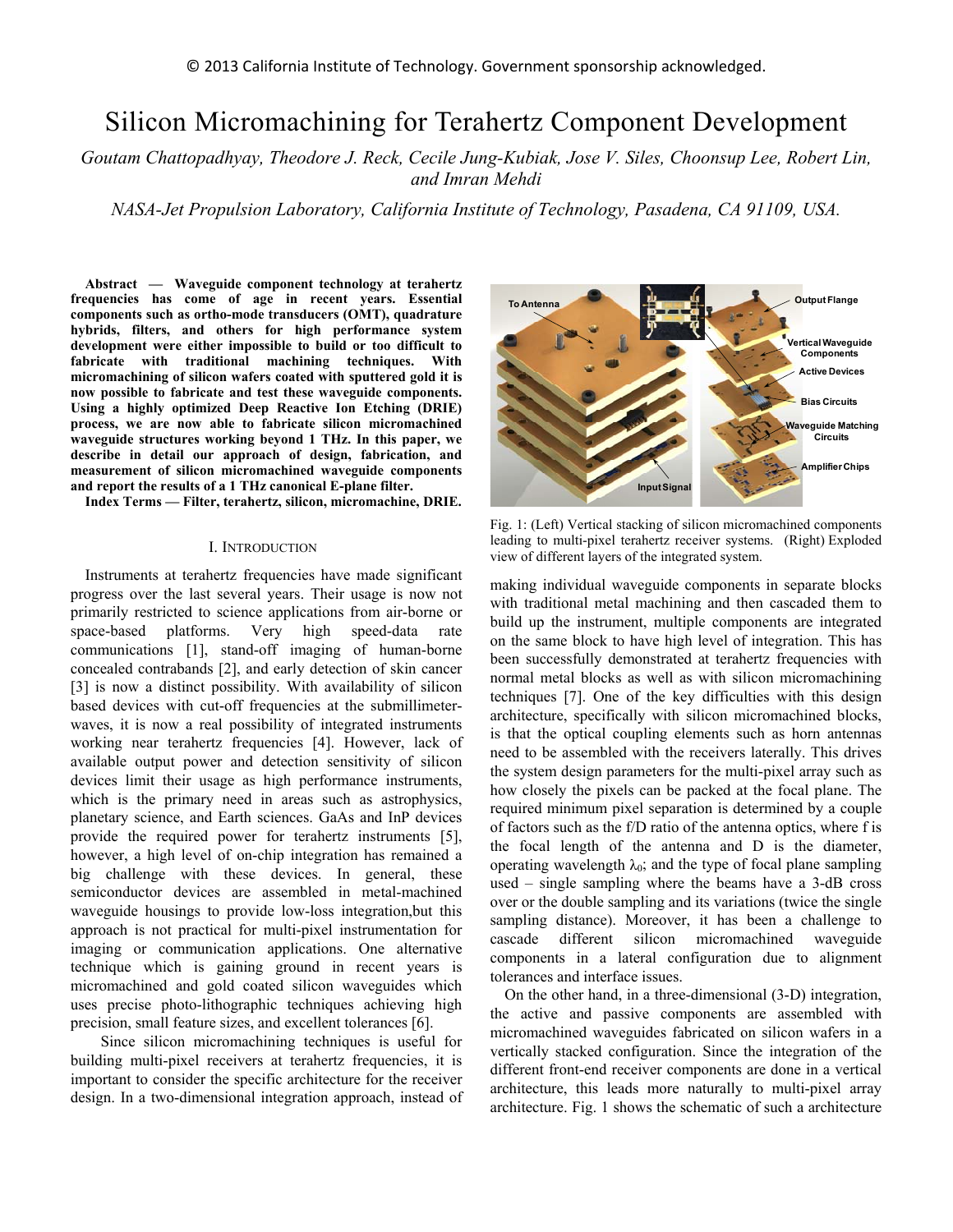where the essential heterodyne components such as frequency multipliers and mixers are integrated on a single silicon layer but couples to other components from different layers to form the terahertz receiver front-end. One of the major advantages of such a configuration is that we can have low frequency circuit elements in one layer which can couple through a vertical waveguide to the next layer where high frequency circuit elements can be assembled. This modular approach is very effective in designing multi-pixel terahertz receivers. The key to this configuration is the silicon micromachined waveguide housing as this cannot be accomplished with metal machined waveguides at terahertz frequencies.

In this paper, we present our approach of using silicon micromachining to fabricate terahertz waveguide components by utilizing deep reactive ion etching (DRIE) process. Specifically, we report an E-plane canonical filter designed, fabricated, and tested at 1 THz.

## II. SILICON MICROMACHINING

In conventional approaches, terahertz receiver components are fabricated using CNC milling machines using metal waveguide blocks. However, they are too massive and expensive for multi-pixel instruments. Moreover, as the frequency of operation goes beyond 1 THz, the feature sizes and tolerances required are too demanding. These metal blocks also incur higher losses as they need to be cascaded in a serial fashion to build up the instrument. Novel ultracompact receiver architectures are needed to reduce loss as well as the mass and size of the receiver while increasing the circuit density of the device.

One approach for fabricating highly integrated and compact terahertz front-end components is to make all the waveguide components on silicon with sputtered gold where the power amplifiers, multipliers, and mixer chips can be integrated in a single silicon micromachined block, shown schematically in Fig. 1.

There are several different micromachining techniques one can use for fabrication of terahertz waveguide circuits. One process forms the waveguide and device structures directly from permanent resists such as SU-8 [8], [9]. This technique, while requiring a minimum of processing tools, suffers from significant process instabilities and delamination issues between the thick resist and carrier wafer. Moreover, SU-8 processes are very challenging to stabilize and the layer thickness is difficult to deposit uniformly, reducing the precision of each layer thickness or requiring an additional processing step such as lapping of each layer.

LIGA-based processes use thick resists forming a mold for electroplating [10]. This has the advantage of producing a metal structure and is therefore easier to couple to standard metal waveguide components. LIGA process also suffers from non-uniformity issues that require an additional processing step, such as lapping, to planarize the final device. Moreover, in LIGA processes electroplating a flat layer tens to hundreds of microns thick is very difficult. Similar problem persists in the PolyStrata sequential copper deposition process where the structural material is copper, which is grown after a photoresist is deposited to define the waveguide walls [11].

In silicon micromachining, silicon is removed with a laser (in laser micromachining) or with plasma (in deep reactive ion etching). Laser micromaching is a time consuming process as silicon atoms need to be removed layer by layer. On the other hand, silicon micromachining utilizing DRIE process removes silicon material with fluorine ion plasma. Generally, DRIE struggles to maintain straight sidewalls and as well as a uniform depth across the wafer for each etch depth.

Despite the progress made in the development of the various fabrication processes of micromachined components, there are other problem areas which hinder development of waveguide components at these frequencies. One such area is the lack of effective methods of characterizing circuits. Specifically, coupling between the micromachined waveguide and standard waveguide flanges suffers from misalignment problems due to the difficulty in aligning to non-metal machined waveguide components. Precision alignment between different wafer layers is a great challenge as well.

In our laboratory, we utilize silicon DRIE, a technique that we believe offers a wider range of possibilities in terms of structures, designs, and better resolutions. DRIE of bulk silicon wafers is a relatively well-established fabrication technique capable of etching high aspect ratio features [12]. We also developed a method where deep trenches with vertical side walls can be fabricated with DRIE [13].

## *A. Fabrication Using DRIE*

Deep reactive ion etching (DRIE) of bulk silicon wafers is a relatively well-established fabrication process capable of etching high aspect ratio features [14]. It uses the Bosch process based on the alternative exposures to  $SF_6$  and  $C_4F_8$ gases; the  $SF_6$  is used to etch the silicon, while the  $C_4F_8$ passivates the etched surfaces [15]. Since the technique primarily removes materials based on etching, it struggles to maintain straight sidewalls; uniform depths across the wafer for each etch depth, and smooth etched patterns. All these are critical parameters for the fabrication of terahertz waveguide components and intensive work has been performed in our group and elsewhere to improve the process.

Initially, when we started silicon DRIE using Bosch process, we used AZ9260 and AZ5214 photoresists (PR) and UV photolithography defined patterns to test the various etch process parameters. However, the majority of circuit components at terahertz frequencies require multiple etch depths and the use of these so called "soft" masks are known to be inadequate because of non-uniformity issues during spincoating of photoresist, especially at the edge of the microstructures. Another problem with soft mask process is that the etch selectivity between the photoresist and the silicon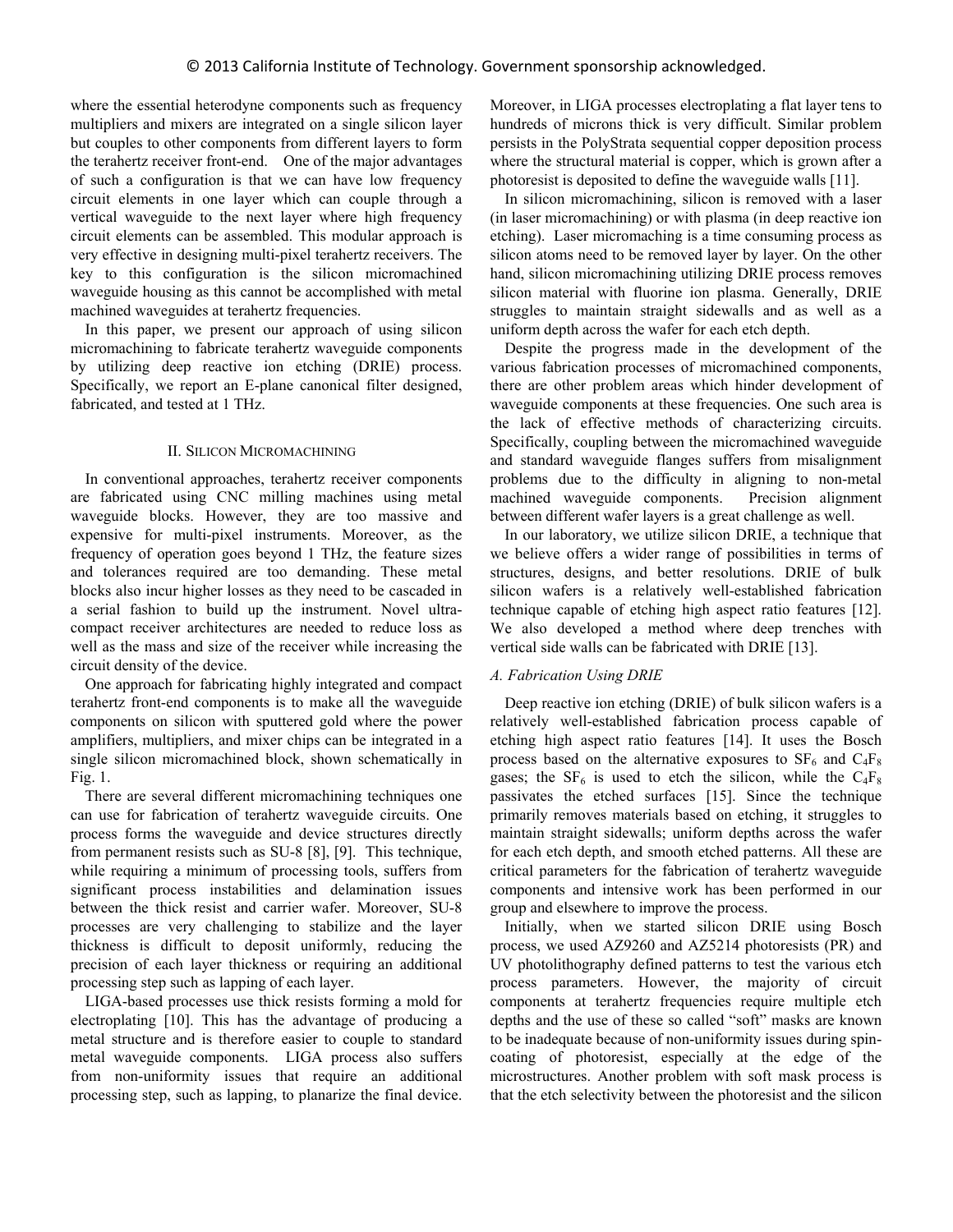which is not sufficient for etching through the entire thickness of the wafer. Due to the low selectivity, it requires thicker photoresist etch mask which results in degradation of microstructure precision. To overcome these, we decided to use additional masks, so called "hard masks", using silicon dioxide  $(SiO<sub>2</sub>)$  which addresses many of these shortcomings. For our fabrications, we used this new technique.



Fig. 2: A schematic diagram of the silicon compression pin showing the relevant dimensions (top). Photograph showing the compression pin during assembly squeezed by the tweezers to insert it into the alignment pocket (bottom left). Photograph of the compression pin released into the alignment pocket (bottom right) [6].

## *B. Assembly and Alignment of Micromachined Components*

One of the key aspects which prevented silicon micromachining to be ubiquitous at terahertz frequencies is the difficulty to align the silicon pieces. In metal machined parts, metal pins in somewhat undersized holes are pushed in and that is used for alignment purposes. It has been very successful because in metal, the pins push materials out to achieve a very tight fitting which allows good tolerances for alignments. On the other hand, silicon is brittle and cracks when metal pins are used in tight openings. If somewhat larger openings are used, it becomes impossible to get the required alignment tolerances at these frequencies. Moreover, when the two split-halves of a machined terahertz component are mated, the metal block might be scratched or dented by the alignment pin but silicon will crack, often destroying the wafer.

To address this issue, we came up with a novel silicon compression pin based alignment process that has been found to work very well. Since the primary source of misalignment when using either metal or silicon pins for silicon micromachined pieces is the slop required to insert the pin into the pocket, a compliant silicon pin which is fabricated using the same fabrication process as that of silicon wafer, resolves

those issues. Fig. 2 shows the schematic picture of the compression alignment pin along with a photograph of the pin when it is compressed with tweezers to fit into the alignment pocket. When released, the pin expands to fill the pocket. A tight fit is ensured by choosing the relaxed pin diameter to be greater than the pocket diameter. The spring constant of the pin is controlled by the thickness of the ring and must be designed to allow sufficient compression during assembly while generating as much force as possible to preserve the alignment between the two wafers [6].

#### III. MEASUREMENT AND RESULTS

We designed and fabricated a canonical bandpass filter working in the 1 THz frequency band. The canonical filters are based on direct coupled synchronous resonant circuits. This particular design was directly scaled from our previous work at WR 1.5 waveguide band [16].

The filter was fabricated using DRIE process described above. The filter is split at the middle of the rectangular waveguide into two equal halves with the same depth. Each of





Fig. 3: SEM image of the E-plane canonical filter. The dimensions of the input rectangular waveguide are 254 x 127 μm. (top). Sparameters of the filter measured with a VNA. The yellow and magenta plots are simulated results and it can be seen that the measured results down-shifted by approximately 20 GHz.